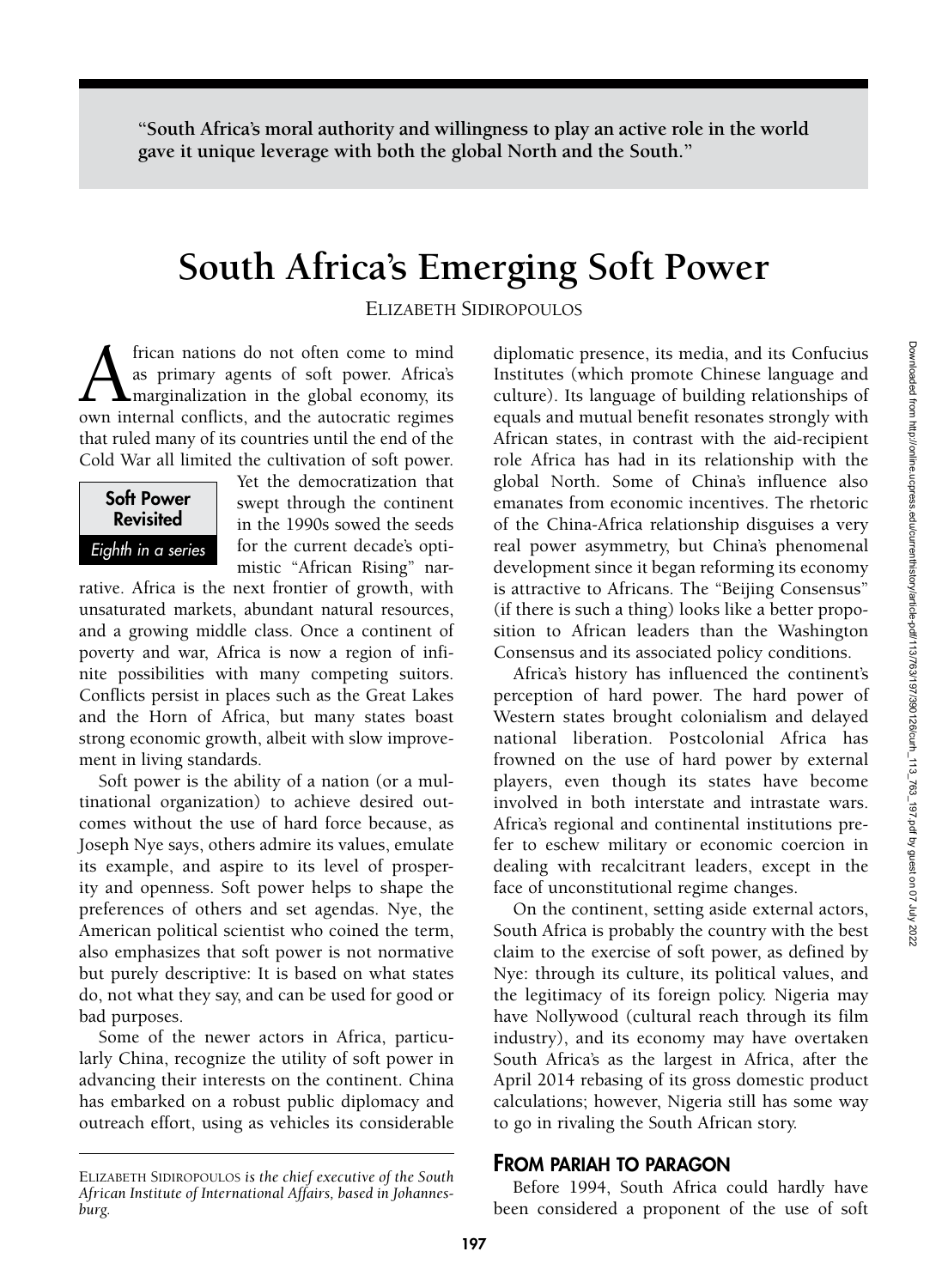power. Its policy of destabilizing its neighbors to counter the supposed "total onslaught" of liberation movements and the Frontline States (a group of southern African nations opposed to the apartheid regime) stemmed from a belief that hard power was necessary to defeat the enemy. As a pariah state in the international community, apartheid South Africa exerted no power of attraction, either for its cultural or its political values. The National Party government was perceived as an illegitimate regime, and its foreign policy could hardly be considered legitimate either.

Since the end of apartheid, South Africa's approach to international relations has been characterized largely by a desire to use the legitimacy and credibility developed through its peaceful transformation into a democratic state as a means of influencing others and the shape of the international order. Again, soft power is achieved not by what states profess in their public statements, but by what they and their citizens do in practice. South Africa's active and robust civil

society engagement, as well as its sophisticated and successful private sector, is also an element of the country's attraction.

South Africa's soft power stems from two domestic factors: first, the nature of its political settlement, construct-

ed internally rather than dictated or crafted from the outside; and second, the nature of the subsequent constitutional order. A subsidiary element of this soft power is the stature of the nation's first democratically elected president, Nelson Mandela. South Africans were again reminded of the global impact of his message and his appeal when he died last December. His personality and what the world understood him to represent—reconciliation with intractable enemies in the interests of peaceful transformation—are inextricably associated with the world's image of postapartheid South Africa.

The nature of the country's political settlement was inclusive, with the participation of political parties across the spectrum. It was driven by internal protagonists rather than external mediators. Parties recognized that they had to make compromises to arrive at a settlement, and although there were significant hurdles along the way, all major political actors stayed the course.

The outcome was a free and fair electoral process in April 1994, under an interim constitution. It resulted in a government of national unity in which the victor, the African National Congress (ANC), and the vanquished, the National Party, as well as the largely Zulu-based Inkatha Freedom Party, both participated. They also established a process to determine the truth about apartheid-era crimes on both sides of the conflict, which would form the basis for reconciliation. These were the key aspects of the political settlement that transformed South Africa from a pariah to an engaged global citizen. The achievement was so incredible at the time that many called it a miracle.

The parliament elected in 1994 was tasked with drafting the final constitution, which was adopted in 1996. With a Bill of Rights that protects both political (first generation) and socioeconomic (second generation) rights, this document is still regarded as one of the most progressive constitutions in the world. In addition, the constitution provided for independent state institutions to support constitutional democracy: They would be subject only to the constitution and the law, and

> were to exercise their powers without fear, favor, or prejudice.

> These processes conferred on South Africa a moral authority that few other countries enjoyed in the twentieth century. This moral authority was embodied by Mandela,

who had been imprisoned by the apartheid state for 27 years, yet was still able to forgive his jailers and to preach and practice reconciliation. In the run-up to the 1994 elections, South Africa also voluntarily gave up its nuclear military capability.

The processes that created democratic South Africa formed the bedrock of how the country acts in the international arena. It favors negotiation and inclusivity, and paradoxically (given the role that sanctions played in its own transformation) opposes the use of sanctions unless authorized by the United Nations. South Africa rejects the strong-arm tactics of traditional powers in Africa, and has been at the vanguard of opposition to French influence on the continent.

#### Principled policy

In the heady days of the "miracle transformation," the new ANC government believed that the principles that underwrote the domestic system were equally important in the international domain. The 1990s were also the post–Cold War

*Pretoria has used the soft power of moral authority to help forge international agreements and bridge divides.*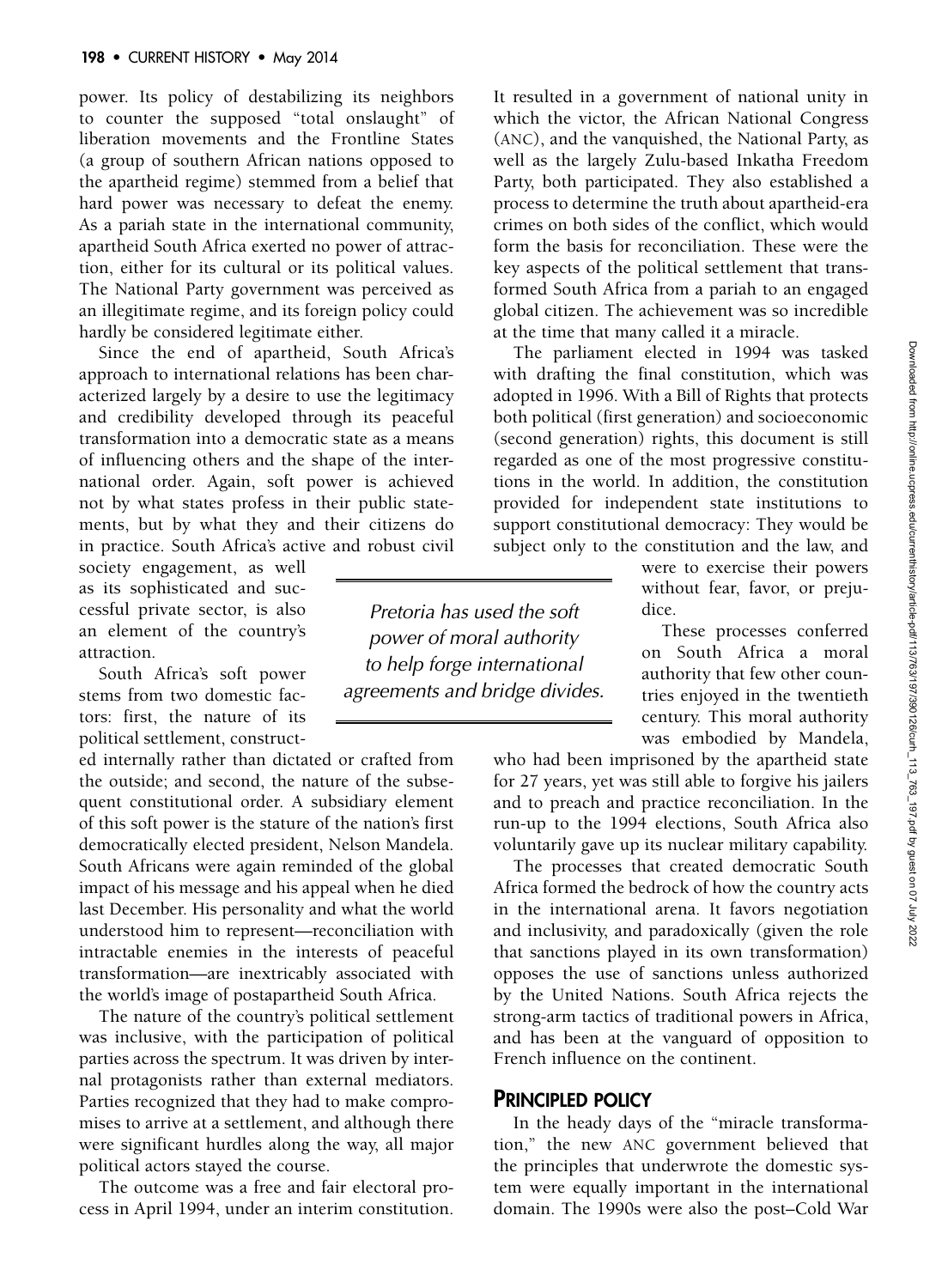period, when the dominant global view was that Western democracy and the market economy had triumphed. The ANC's initial approach to international affairs reflected a degree of idealism. It declared that the first principle of South Africa's foreign policy would be human rights, because democracy was the only way of addressing intractable conflicts.

However, for the ANC, human rights encompassed both political and socioeconomic rights, in the same way that the constitution provided for the latter as well. In ANC study group documents from 1993–94, the party stated that it aimed through its foreign policy to reclaim the country's African identity by focusing on the continent, and that it would "resist any pressure or temptation to pursue its own interests at the expense of the rest of southern Africa."

A global Southern identity was the second pillar of the ANC's foreign policy. Party documents from that period spoke of the need to ensure that "the position of the South is not prejudiced in the world economy." In the 2000s, South Africa also began adopting a stronger anticolonial and anti-imperial rhetoric in its foreign policy pronouncements, which resonated with some in the developing world and added to its allure.

Of course, the global North and South both saw in South Africa's foreign policy the elements that appealed to them. Europe and North America saw a kindred spirit in its commitment to advance human rights, but often adopted a narrower definition of political and civil rights. This led to disappointments when South Africa took positions contrary to the West's on matters such as a 2007 UN Security Council resolution on Myanmar condemning the regime's actions against civilians. The developing world and Africa considered its Southern identity as a reflection of solidarity with their cause of fighting against an unequal global system, and especially Africa's marginalization.

Underpinning the ANC's foreign policy was a commitment to multilateralism, to supporting international institutions as key players in resolving conflicts peacefully, and to working toward greater economic fairness and human rights. More than other states featured in this *Current History* series on soft power, the South African government promotes its foreign policy as advancing not only the nation's interests but those of the continent, too. In this narrative, its foreign policy is driven not by a narrow, exclusivist conception of national interest but by a desire to be a force

for good in Africa. This perspective is not uncontested among African states.

## African agenda

South Africa's international relations have changed over the past 20 years. Many would describe the Mandela presidency (1994–99) as a honeymoon period, when South African moral authority was high and the human rights agenda was dominant. The African Renaissance best describes President Thabo Mbeki's years in office (1999–2008), when the country actively pursued an "African Agenda," accelerating its involvement in regional issues. In this period, anticolonial and anti-imperialist rhetoric became more prominent. Under President Jacob Zuma (2009–14), there has been a perceived increase in economic imperatives, reduced focus on peace building, and a more assertive stance on African issues, seen most visibly in the successful candidacy of former Foreign Affairs Minister Nkosazana Dlamini-Zuma for the chair of the African Union (AU) Commission.

While South Africa's foreign policy has undergone normalization from the idealism of the early days to the reality of everyday trade-offs, Africa, the global South, and multilateralism remain central threads running through its narrative and its actions in the international realm. Pretoria's preferred instruments for advancing these priorities have been consensus building, dialogue, and negotiations, while avoiding resorting to force—manifestations of the imprint left on the ANC leadership by South Africa's internal conflict resolution. Constructing bridges between positions that seemed irreconcilable has also proved a strong national trait.

Furthermore, many civil society actors, building on their experience in the transition to democracy, have taken part in diplomatic initiatives in Africa. The trade union federation, COSATU, became involved in raising awareness of human rights abuses in Swaziland, the last absolute monarchy in sub-Saharan Africa, although the government was far more cautious.

The South African Institute of International Affairs (SAIIA) and the research firm Ipsos recently undertook a qualitative survey of foreign diplomats in South Africa and Addis Ababa (the headquarters of the AU) on their perceptions of South Africa's foreign policy, and especially its African Agenda, which the government consistently emphasizes as the cornerstone of its international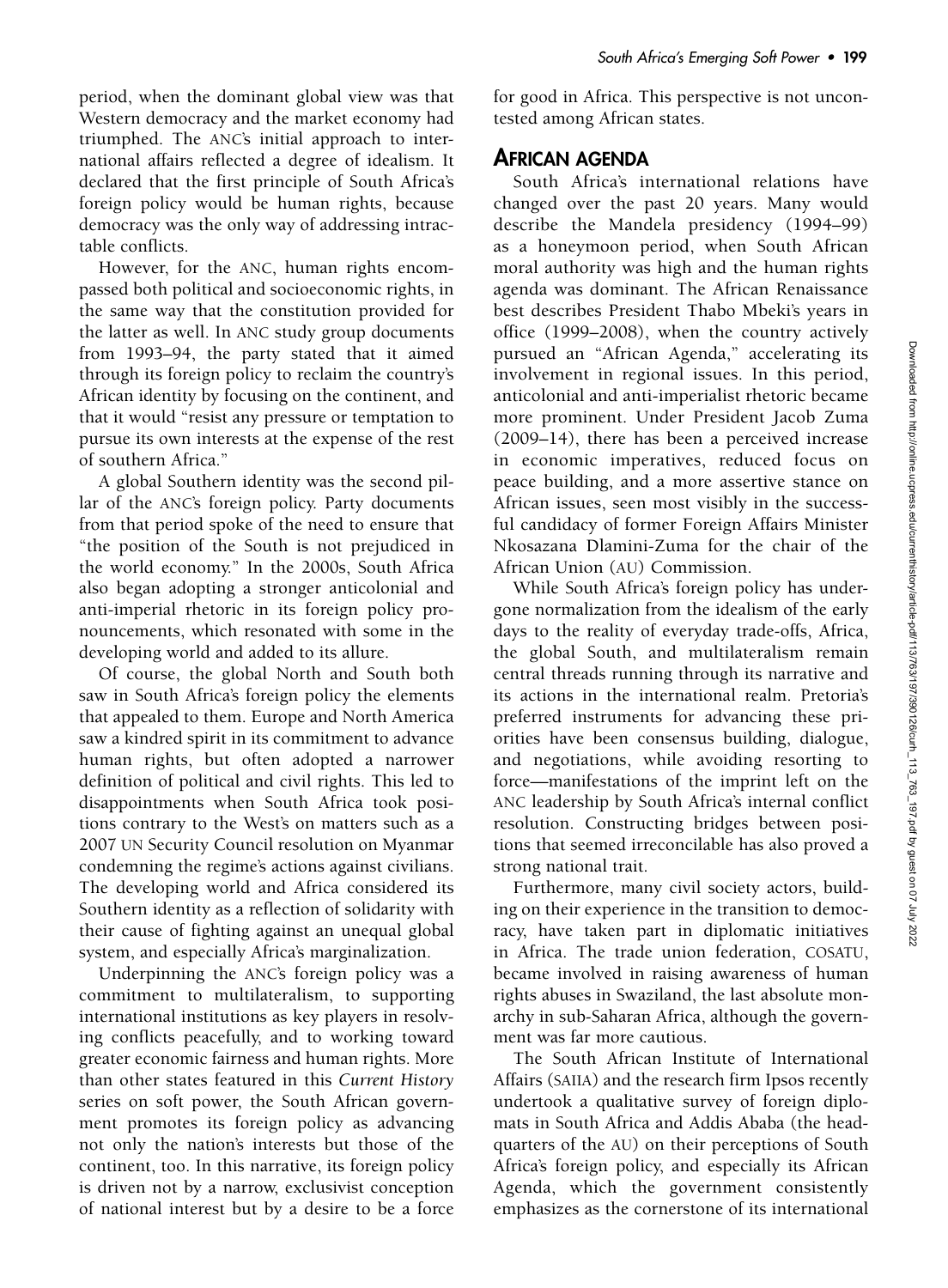relations. The substance of the African Agenda is not often understood outside of South Africa and the foreign diplomats stationed there (respondents in Addis Ababa confused it with the AU's long-term developmental vision, Agenda 2063). Its key components, as articulated in various government documents and in practice, are peace, security, and conflict resolution; strengthening continental institutions; ensuring that Africa's development concerns and challenges are voiced in global forums; and advancing economic initiatives that will help Africa's development.

The central role played by inclusive negotiations in South Africa's own political settlement has influenced the mode of its engagement in conflict resolution from Burundi to the Democratic Republic of Congo (DRC) and South Sudan. It has deployed peacekeeping troops, played a crucial role in bringing parties to the negotiating table or keeping them there, and worked with regional and continental bodies in the postconflict rebuilding of societies.

Survey respondents noted that negotiation is considered a permanent and unbending principle of South African diplomacy. While this is mostly seen as a positive strategy in conflict resolution, some respondents (mainly from outside Africa) cited perceptions that Pretoria pursues negotiation indiscriminately, and is reluctant to use hard power even in a humanitarian crisis.

Clearly, a smart power approach (balancing hard and soft power) requires an assessment of a situation's context to determine the best tools to secure a desired outcome. For South Africa, military intervention is truly a last resort, often perceived as adding to the problem it is intended to solve. This was illustrated by the international intervention in Libya in 2011. South Africa voted in favor of imposing a no-fly zone but soon objected to the way the resolution was implemented by NATO and the subsequent chaos the intervention precipitated in the Sahel, including in Mali.

In the DRC, South Africa pushed for a UN peaceenforcement deployment in the east in 2013 to counter rebel incursions. But its overall approach to the DRC conflict since the mid-1990s has promoted negotiation among all internal parties as the most sustainable avenue for a settlement, and it has applied many resources to this end, drawing on both civil society actors and the government to help with capacity building.

South Africa backed the construction of legitimate and accountable institutions to support Africa's regeneration, mirroring its own new constitutional order. Recognizing the power of building coalitions and networks to advance the African Renaissance agenda, the government under Mbeki constructed partnerships with key African states such as Nigeria, Algeria, and Senegal to restructure the Organization for African Unity into the African Union in 2002. The aim was to make it a more effective body (although many challenges remain).

The adoption of the New Partnership for Africa's Development (Nepad) as a continental plan for growth and good governance was advanced in the same way, by a group of key African states that championed it within the continental bodies. Good governance in 2003 was spun off from Nepad to become the responsibility of a separate institution, the African Peer Review Mechanism (APRM). For the first time on a continental level, this process emphasized the responsibility of African states to establish and nurture systems of good governance. In a sense, it sought to remove the need for externally imposed political conditions.

The APRM was a homegrown mechanism to assess states that joined voluntarily on their political, economic, and corporate governance, as well as their socioeconomic development. It was regarded as a remarkable innovation at the time and was launched with great enthusiasm. Unfortunately, it has now lost much of its initial luster, becoming in some cases an empty exercise.

## Voice of africa

Over the years, external actors have conferred a continental leadership role on South Africa by virtue of its dominant economic position, its strong democratic character (which many in the West saw as creating an affinity with their own political values), and its actions in forums where it is often the only African voice (such as the Group of 20). Although the government is frequently at pains to emphasize that it does not speak on behalf of Africa, but rather that it feels obliged to convey African concerns in international bodies, this approach imbues its foreign engagements with a greater degree of legitimacy.

South Africa succeeded at lobbying the Group of Eight industrialized nations for a hearing on African issues. The continent became a permanent agenda item starting in 2000 at the summit in Okinawa, Japan, and Mbeki attended every summit until his resignation in 2008, together with other African leaders. Africa has two observers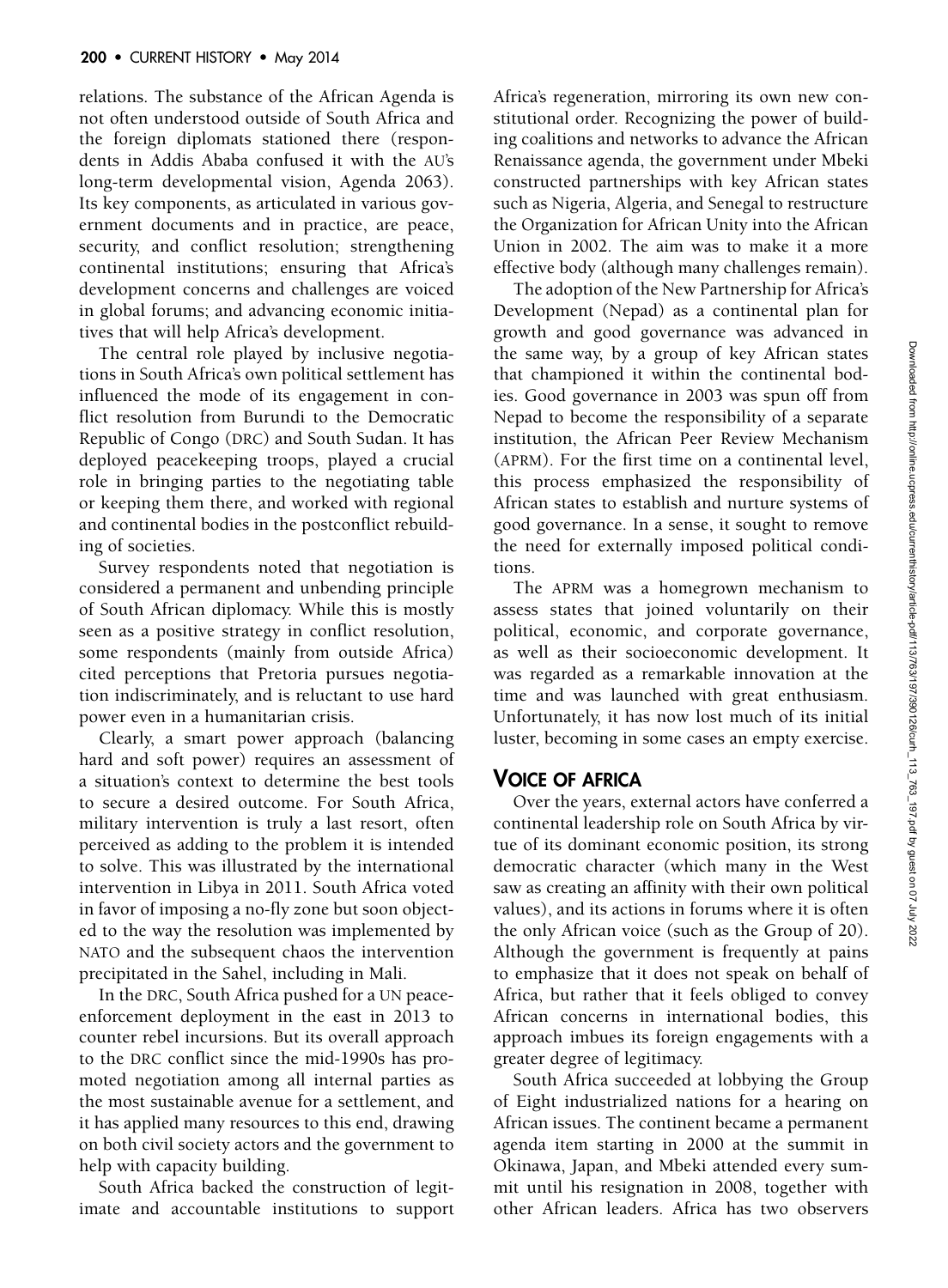(the AU and Nepad) at the Group of 20, in which South Africa is a full member. During its two stints on the UN Security Council, South Africa was instrumental in pushing for more regular engagement between the Security Council and the African Peace and Security Council. At a 2013 BRICS (Brazil, Russia, India, China, and South Africa) summit in Durban, South Africa arranged talks among the BRICS and a number of African leaders, including the head of the AU Commission.

Clearly, these initiatives help to enhance South Africa's image in its neighborhood, and its leverage. However, they are also greeted with skepticism: Some respondents to the SAIIA survey said Pretoria seeks leadership within Africa as a stepping-stone to a permanent seat on the UN Security Council, while others remarked that there was little evidence to show that it was advancing African issues within the BRICS.

South Africa's role in economic development has been twofold—creating with other countries an economic blueprint for Africa through

Nepad and related infrastructure and agricultural initiatives; and promoting its own economic strength through increasing private sector investment in the rest of the continent. The Nepad Planning and Coordinating Agency is constrained in its

operations by limited capacity, although South Africa hosts it and is an important contributor. Pretoria also champions the creation of a free trade area encompassing three regional economic communities. These grand plans run the risk of joining the list of other failed economic initiatives.

While it is not without its detractors, the South African private sector has helped transform economies, especially with its dominance in the retail and services sectors. Respondents to the survey in Addis Ababa testified to the view that its investments in Africa contributed to the continent's empowerment. In addition, because of its well-developed economy, some felt the country should lead in articulating a common African economic perspective. There was a caveat, however, expressed by many in Addis Ababa: a perception that South Africa sees its own economic interests as trumping those of other African states.

The government will soon establish a South African Development Partnership Agency (SADPA), which has the potential to make "development

diplomacy" one of the most important components of its soft power armory. SADPA is designed to be a streamlined channel for the country's international cooperation efforts. Development diplomacy comprises actions in the international domain that focus on promoting regional integration, help institutionalize accountable governance regimes, and resolve conflicts in ways that accrue both material and less tangible soft power benefits.

The underlying motivation of South Africa's belief in building strong multilateral platforms is that global rules for all states protect smaller states in the international system from the abuses of the strong. For its size, South Africa has made a point of being active in various multilateral organizations. More critically, it has played the role of consensus- and bridge-builder in global negotiations. While being careful to keep Africa united in global forums, Pretoria has used the soft power of moral authority to help forge international agreements and bridge divides.

South Africa made key contributions to the UN

*The processes that created democratic South Africa formed the bedrock of how the country acted in the international arena.*

Mine Ban Convention and the review of the Nuclear Nonproliferation Treaty. Its government, civil society, and business sectors all played critical roles in facilitating the establishment of the Kimberley Process to eradicate the sale of blood

diamonds. South African diplomats chaired the 2011 climate change negotiations in Durban, and worked hard to ensure a good outcome by talking with the Indians late into the night to bring them to the table. In negotiations on the Global Partnership on Effective Development Cooperation, South Africa has adopted a more consensual view that differentiates it from India and China. Its stance in many of these forums is pragmatic and constructive rather than oppositional or contrary.

#### Moral authority

Miracles and honeymoons do not last forever. Twenty years into its democracy, South Africa's participation in real-life continental and global talks has necessitated a pragmatic approach to trade-offs, leaving some international players disappointed. Its own domestic challenges—huge inequalities, corruption, and a state straining to deliver on its commitments—have blemished the country's early appeal, which depended on its